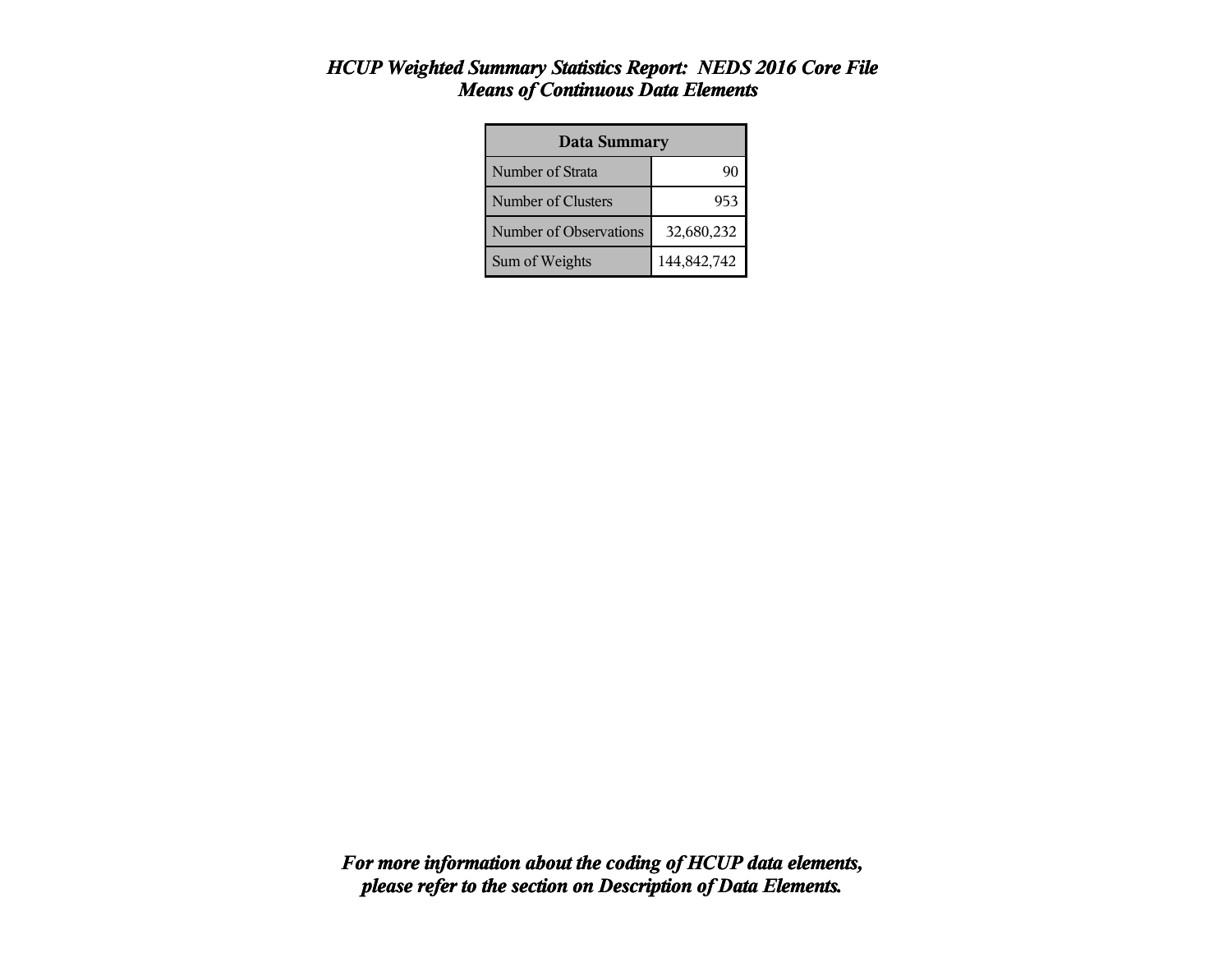#### *HCUP Weighted Summary Statistics Report: NEDS 2016 Core File Means of Continuous Data Elements*

|                    | <b>Statistics</b>                                                     |             |              |                |                |             |                                          |                 |            |
|--------------------|-----------------------------------------------------------------------|-------------|--------------|----------------|----------------|-------------|------------------------------------------|-----------------|------------|
| Variable           | Label                                                                 | $\mathbf N$ | N Miss       | Min            | <b>Max</b>     | <b>Mean</b> | <b>Std</b><br>Error<br>of<br><b>Mean</b> | 95% CL for Mean |            |
| <b>AGE</b>         | Age in years at admission                                             | 32,677,936  | 2,296        | $\Omega$       | 90             | 39.93       | 0.35                                     | 39.24706        | 40.60906   |
| <b>AMONTH</b>      | Admission month                                                       | 29,085,319  | 3,594,913    | $\mathbf{1}$   | 12             | 6.46        | 0.01                                     | 6.45286         | 6.47508    |
| <b>AWEEKEND</b>    | Admission day is a weekend                                            | 32,680,081  | 151          | $\Omega$       | 1              | 0.28        | 0.00                                     | 0.27755         | 0.27975    |
| <b>DIED VISIT</b>  | Died in the ED $(1)$ , Died in the hospital $(2)$ , did not die $(0)$ | 32,628,483  | 51,749       | $\overline{0}$ | $\overline{2}$ | 0.01        | 0.00                                     | 0.00788         | 0.00861    |
| DISP ED            | Disposition of patient (uniform) from ED                              | 32,680,232  | $\theta$     | 1.             | 99             | 2.39        | 0.04                                     | 2.31621         | 2.46374    |
| <b>DQTR</b>        | Discharge quarter                                                     | 32,659,010  | 21,222       | $\mathbf{1}$   | 4              | 2.49        | 0.00                                     | 2.48366         | 2.49047    |
| <b>DXVER</b>       | Diagnosis Version                                                     | 32,680,232  | $\theta$     | 10             | 10             | 10.00       | 0.00                                     | 10.00000        | 10.00000   |
| <b>EDEVENT</b>     | Type of ED Event                                                      | 32,680,232  | $\theta$     | 1              | 99             | 1.33        | 0.03                                     | 1.27020         | 1.39494    |
| <b>FEMALE</b>      | Indicator of sex                                                      | 32,675,306  | 4,926        | $\overline{0}$ | $\mathbf{1}$   | 0.55        | 0.00                                     | 0.55226         | 0.55764    |
| <b>I10 NDX</b>     | ICD-10-CM Number of diagnoses on this record                          | 32,680,232  | $\Omega$     | $\Omega$       | 30             | 4.59        | 0.06                                     | 4.47555         | 4.69829    |
| 110 NECAUSE        | ICD-10-CM Number of E Causes on this record                           | 32,680,232  | $\Omega$     | $\Omega$       | $\overline{4}$ | 0.40        | 0.01                                     | 0.38719         | 0.42029    |
| PAY1               | Primary expected payer (uniform)                                      | 32,643,763  | 36,469       | 1.             | 6              | 2.46        | 0.01                                     | 2.44104         | 2.48604    |
| PAY <sub>2</sub>   | Secondary expected payer (uniform)                                    | 8,013,690   | 24,666,542   | $\mathbf{1}$   | 6              | 2.90        | 0.04                                     | 2.82323         | 2.97495    |
| PL NCHS            | Patient Location: NCHS Urban-Rural Code                               | 32,508,695  | 171,537      | $\mathbf{1}$   | 6              | 2.72        | 0.04                                     | 2.64415         | 2.79149    |
| <b>TOTCHG ED</b>   | Total charge for ED services                                          | 27,930,719  | 4,749,513    | 100            | 676,318        | 3,515.76    | 77.30                                    | 3364.02819      | 3667.49793 |
| <b>YEAR</b>        | Calendar year                                                         | 32,680,232  | $\mathbf{0}$ | 2,016          | 2,016          | 2,016.00    | 0.00                                     | 2016.00000      | 2016.00000 |
| <b>ZIPINC QRTL</b> | Median household income national quartile for patient ZIP<br>Code     | 32,105,088  | 575,144      | 1              | 4              | 2.18        | 0.03                                     | 2.13529         | 2.23416    |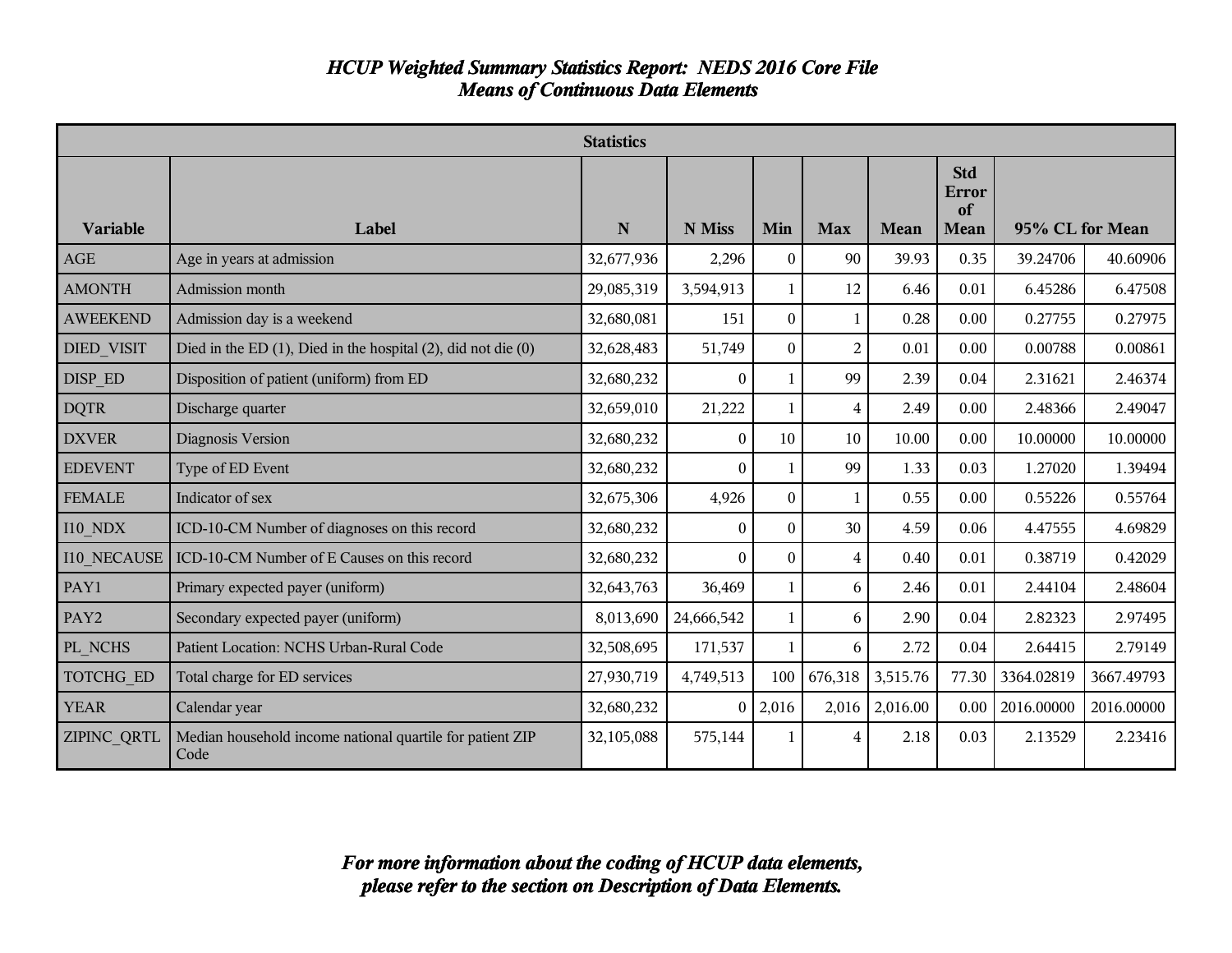| <b>AGE</b>           | Frequency | Percent |
|----------------------|-----------|---------|
| $\therefore$ Missing | 2,475     | 0.00    |
| .C: Inconsistent     | 7,989     | 0.01    |
| $\overline{0}$       | 3,496,238 | 2.41    |
| $\mathbf{1}$         | 2,735,090 | 1.89    |
| $\overline{2}$       | 3,162,652 | 2.18    |
| 3                    | 1,597,287 | 1.10    |
| $\overline{4}$       | 1,393,072 | 0.96    |
| 5                    | 1,319,437 | 0.91    |
| 6                    | 1,200,945 | 0.83    |
| 7                    | 1,933,938 | 1.34    |
| 8                    | 1,050,960 | 0.73    |
| 9                    | 1,014,176 | 0.70    |
| 10                   | 966,776   | 0.67    |
| 11                   | 924,625   | 0.64    |
| 12                   | 1,619,946 | 1.12    |
| 13                   | 979,668   | 0.68    |
| 14                   | 1,066,146 | 0.74    |
| 15                   | 1,175,566 | 0.81    |
| 16                   | 1,777,492 | 1.23    |
| 17                   | 1,384,729 | 0.96    |
| 18                   | 1,710,492 | 1.18    |
| 19                   | 2,216,110 | 1.53    |
| 20                   | 1,904,420 | 1.31    |
| 21                   | 1,994,870 | 1.38    |
| 22                   | 3,053,312 | 2.11    |
| 23                   | 2,083,045 | 1.44    |
| 24                   | 2,131,409 | 1.47    |
| 25                   | 2,183,307 | 1.51    |
| 26                   | 2,170,951 | 1.50    |
| 27                   | 3,193,914 | 2.21    |
| 28                   | 2,069,202 | 1.43    |

### *HCUP Weighted Summary Statistics Report: NEDS 2016 Core File Weighted Frequency Distribution for AGE*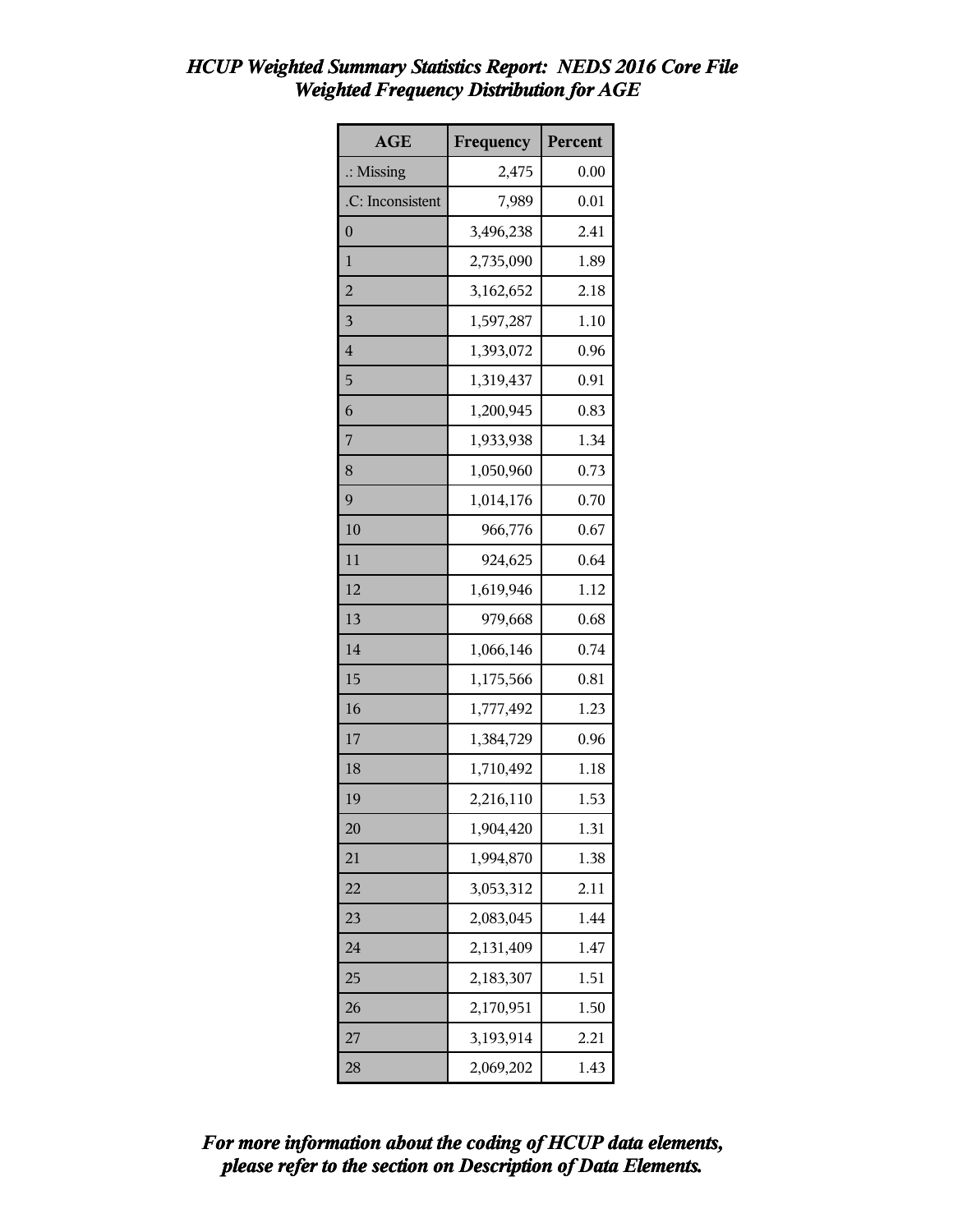| <b>AGE</b> | Frequency | Percent |
|------------|-----------|---------|
| 29         | 2,004,729 | 1.38    |
| 30         | 1,974,406 | 1.36    |
| 31         | 1,944,437 | 1.34    |
| 32         | 2,859,302 | 1.97    |
| 33         | 1,888,279 | 1.30    |
| 34         | 1,865,540 | 1.29    |
| 35         | 1,841,857 | 1.27    |
| 36         | 1,804,407 | 1.25    |
| 37         | 2,583,992 | 1.78    |
| 38         | 1,653,465 | 1.14    |
| 39         | 1,601,784 | 1.11    |
| 40         | 1,522,610 | 1.05    |
| 41         | 1,513,822 | 1.05    |
| 42         | 2,227,382 | 1.54    |
| 43         | 1,499,860 | 1.04    |
| 44         | 1,562,958 | 1.08    |
| 45         | 1,648,956 | 1.14    |
| 46         | 1,611,713 | 1.11    |
| 47         | 2,288,231 | 1.58    |
| 48         | 1,545,082 | 1.07    |
| 49         | 1,571,623 | 1.09    |
| 50         | 1,625,144 | 1.12    |
| 51         | 1,678,635 | 1.16    |
| 52         | 2,460,345 | 1.70    |
| 53         | 1,700,957 | 1.17    |
| 54         | 1,685,635 | 1.16    |
| 55         | 1,679,241 | 1.16    |
| 56         | 1,638,536 | 1.13    |
| 57         | 2,305,114 | 1.59    |
| 58         | 1,552,454 | 1.07    |
| 59         | 1,515,031 | 1.05    |

### *HCUP Weighted Summary Statistics Report: NEDS 2016 Core File Weighted Frequency Distribution for AGE*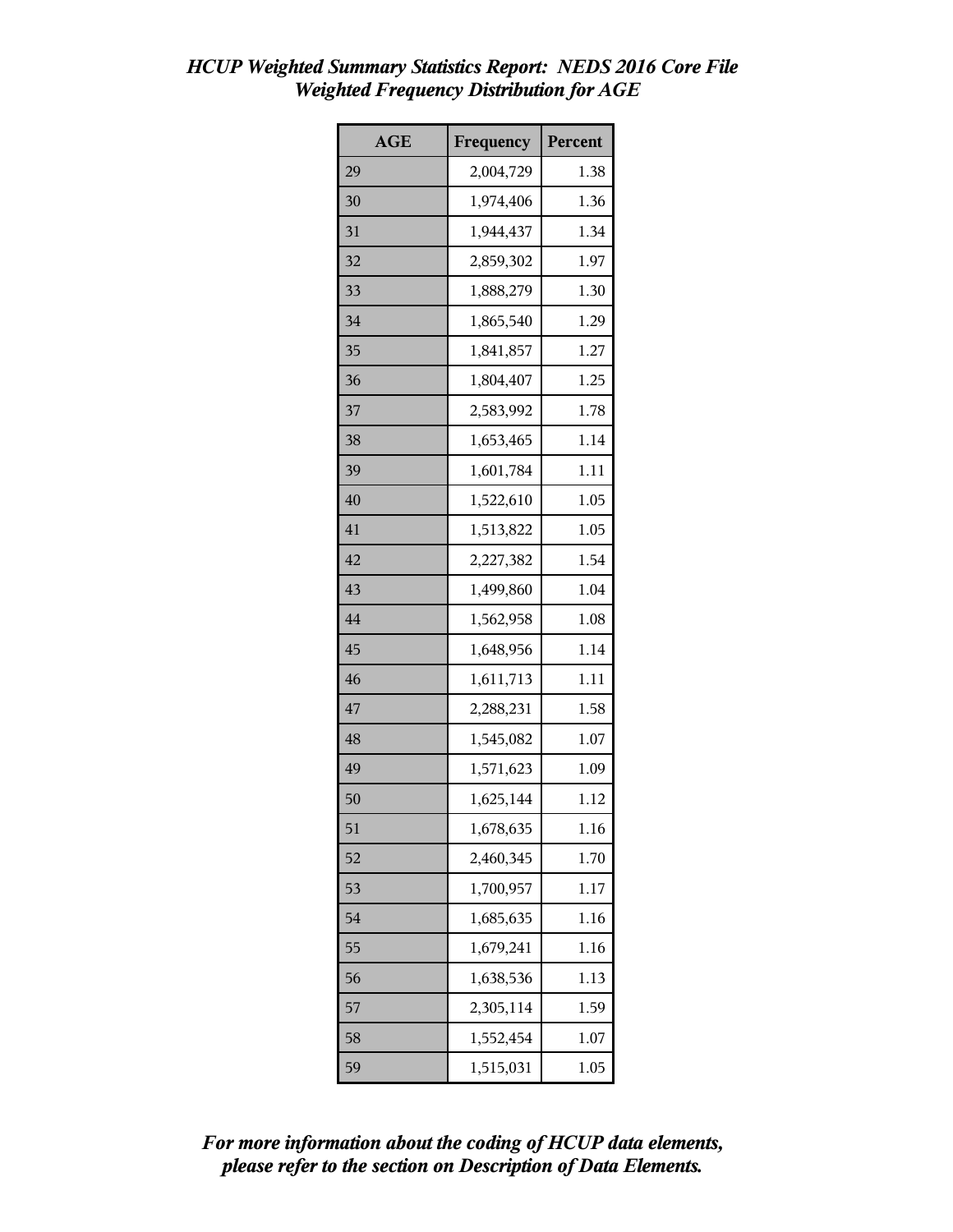| <b>AGE</b>  | Frequency | Percent |
|-------------|-----------|---------|
| 60          | 1,455,741 | 1.01    |
| 61          | 1,405,785 | 0.97    |
| 62          | 1,954,550 | 1.35    |
| 63          | 1,275,970 | 0.88    |
| 64          | 1,241,016 | 0.86    |
| 65          | 1,233,488 | 0.85    |
| 66          | 1,196,469 | 0.83    |
| 67          | 1,783,355 | 1.23    |
| 68          | 1,209,944 | 0.84    |
| 69          | 1,252,752 | 0.86    |
| 70          | 1,013,344 | 0.70    |
| 71          | 1,001,759 | 0.69    |
| 72          | 1,510,470 | 1.04    |
| 73          | 1,063,166 | 0.73    |
| 74          | 973,679   | 0.67    |
| 75          | 923,937   | 0.64    |
| 76          | 896,884   | 0.62    |
| 77          | 1,304,351 | 0.90    |
| 78          | 870,599   | 0.60    |
| 79          | 843,486   | 0.58    |
| 80          | 824,129   | 0.57    |
| 81          | 806,550   | 0.56    |
| 82          | 1,123,110 | 0.78    |
| 83          | 751,136   | 0.52    |
| 84          | 731,926   | 0.51    |
| 85          | 706,237   | 0.49    |
| 86          | 670,024   | 0.46    |
| 87          | 883,845   | 0.61    |
| 88          | 579,724   | 0.40    |
| 89          | 529,152   | 0.37    |
| 90 or older | 2,450,401 | 1.69    |

### *HCUP Weighted Summary Statistics Report: NEDS 2016 Core File Weighted Frequency Distribution for AGE*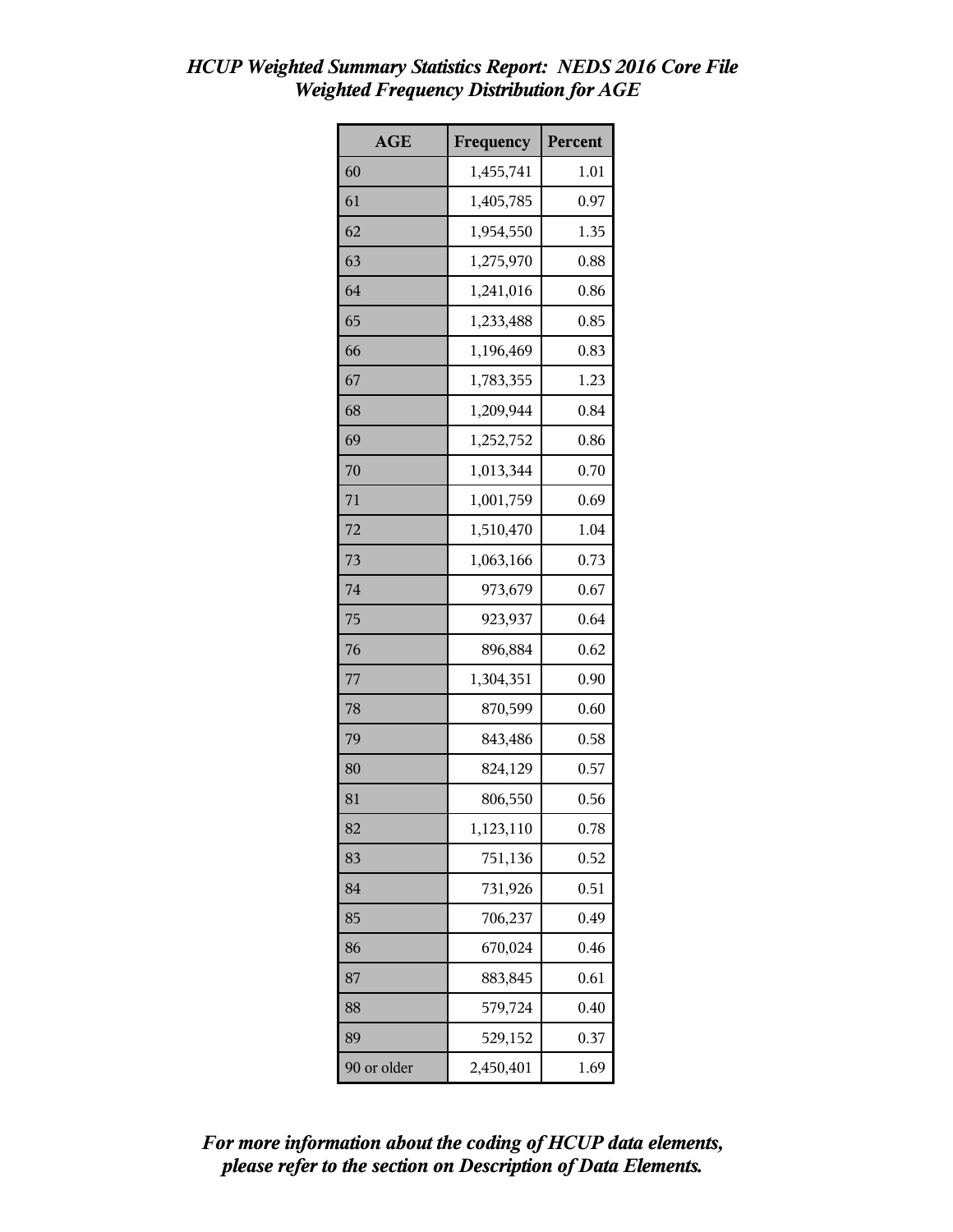| <b>AMONTH</b>        | Frequency  | Percent |
|----------------------|------------|---------|
| $\therefore$ Missing | 15,933,012 | 11.00   |
| 1: January           | 10,702,412 | 7.39    |
| 2: February          | 10,511,143 | 7.26    |
| 3: March             | 11,425,872 | 7.89    |
| 4: April             | 10,739,374 | 7.41    |
| 5: May               | 11,036,656 | 7.62    |
| 6: June              | 10,491,033 | 7.24    |
| 7: July              | 10,869,877 | 7.50    |
| 8: August            | 10,934,522 | 7.55    |
| 9: September         | 10,764,208 | 7.43    |
| 10: October          | 10,615,218 | 7.33    |
| 11: November         | 10,248,822 | 7.08    |
| 12: December         | 10,570,594 | 7.30    |

# *HCUP Weighted Summary Statistics Report: NEDS 2016 Core File Weighted Frequency Distribution for AMONTH*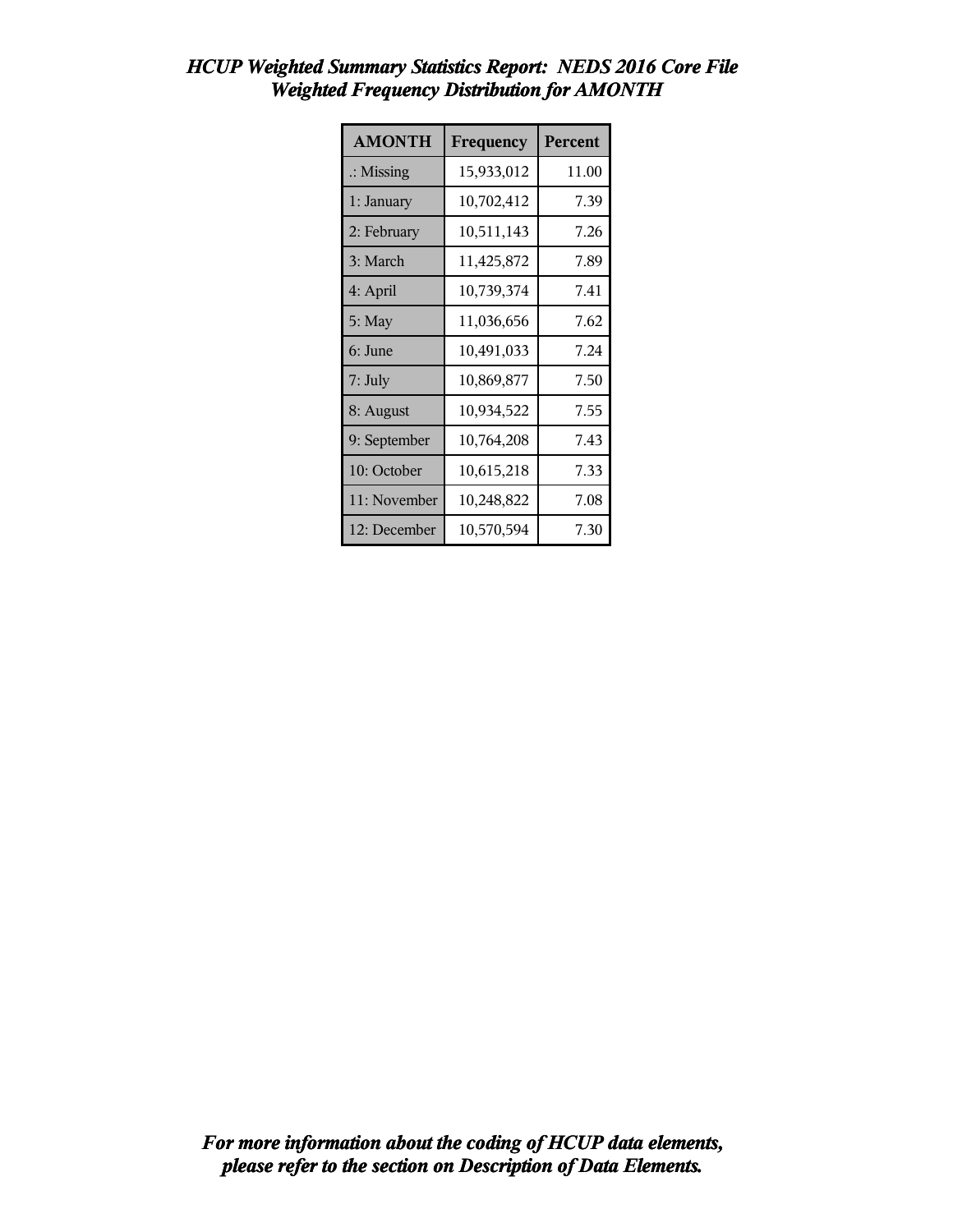| <b>AWEEKEND</b>      | Frequency   | Percent |
|----------------------|-------------|---------|
| $\therefore$ Missing | 701         | 0.00    |
| 0: Monday-Friday     | 104,482,048 | 72.13   |
| 1: Saturday-Sunday   | 40,359,993  | 27.86   |

## *HCUP Weighted Summary Statistics Report: NEDS 2016 Core File Weighted Frequency Distribution for AWEEKEND*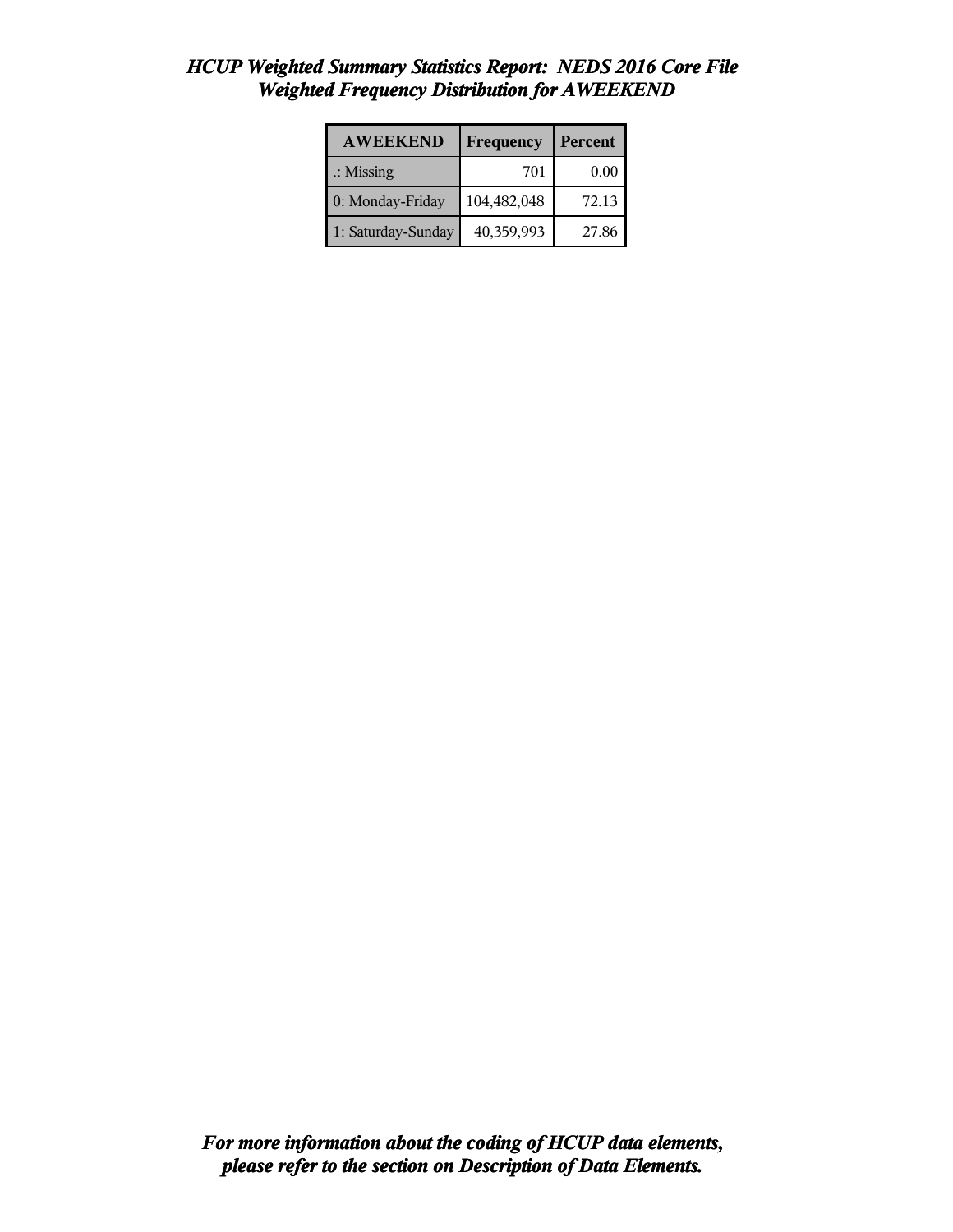| <b>DIED VISIT</b>       | Frequency   | Percent |
|-------------------------|-------------|---------|
| $\therefore$ Missing    | 242,057     | 0.17    |
| 0: Did not die          | 143,905,339 | 99.35   |
| 1: Died in the ED       | 197,938     | 0.14    |
| 2: Died in the hospital | 497,408     | 0.34    |

### *HCUP Weighted Summary Statistics Report: NEDS 2016 Core File Weighted Frequency Distribution for DIED\_VISIT*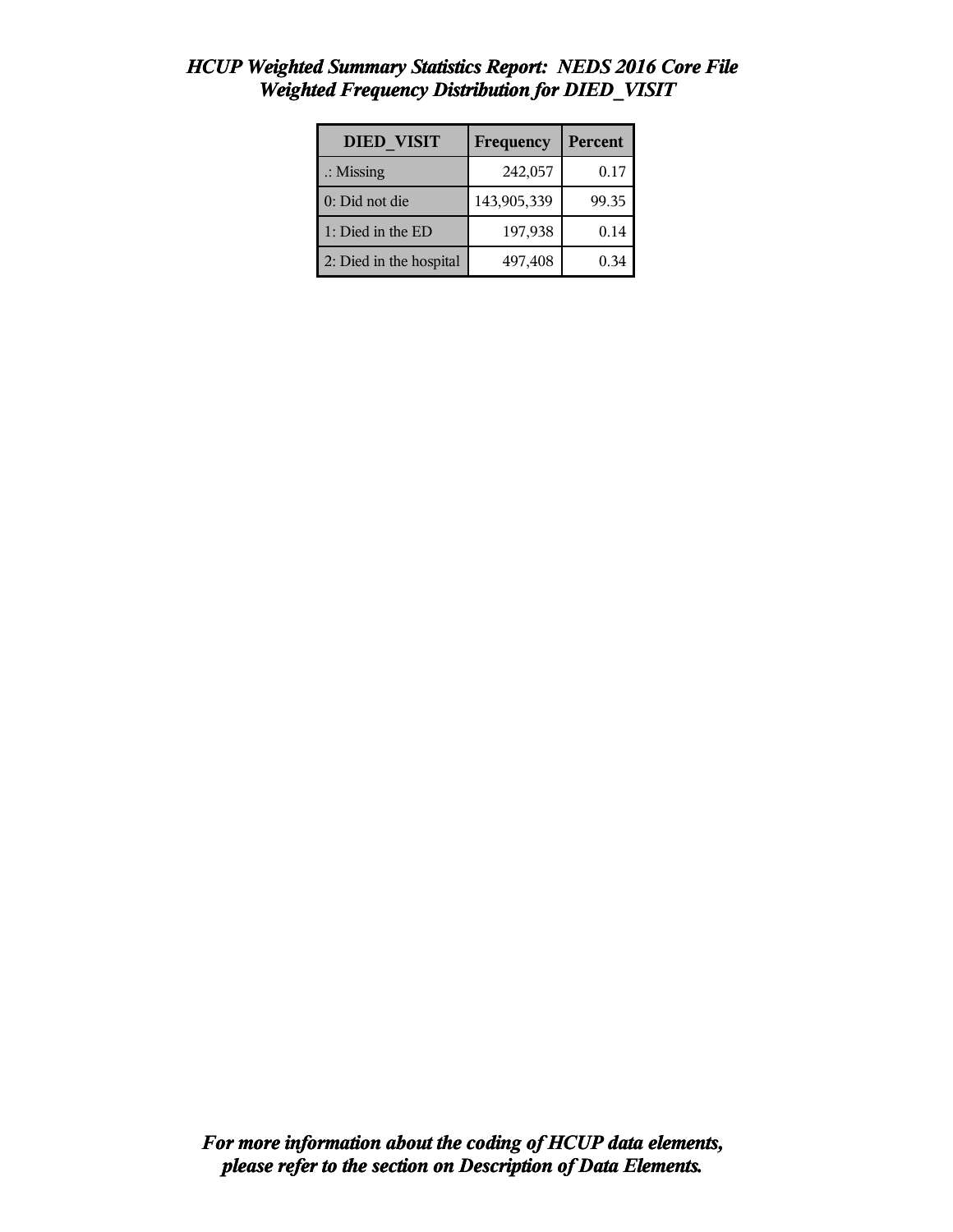# *HCUP Weighted Summary Statistics Report: NEDS 2016 Core File Weighted Frequency Distribution for DISCWT*

|           | <b>DISCWT</b>   Frequency | Percent |
|-----------|---------------------------|---------|
| Non-blank | 144,842,742               | 100.00  |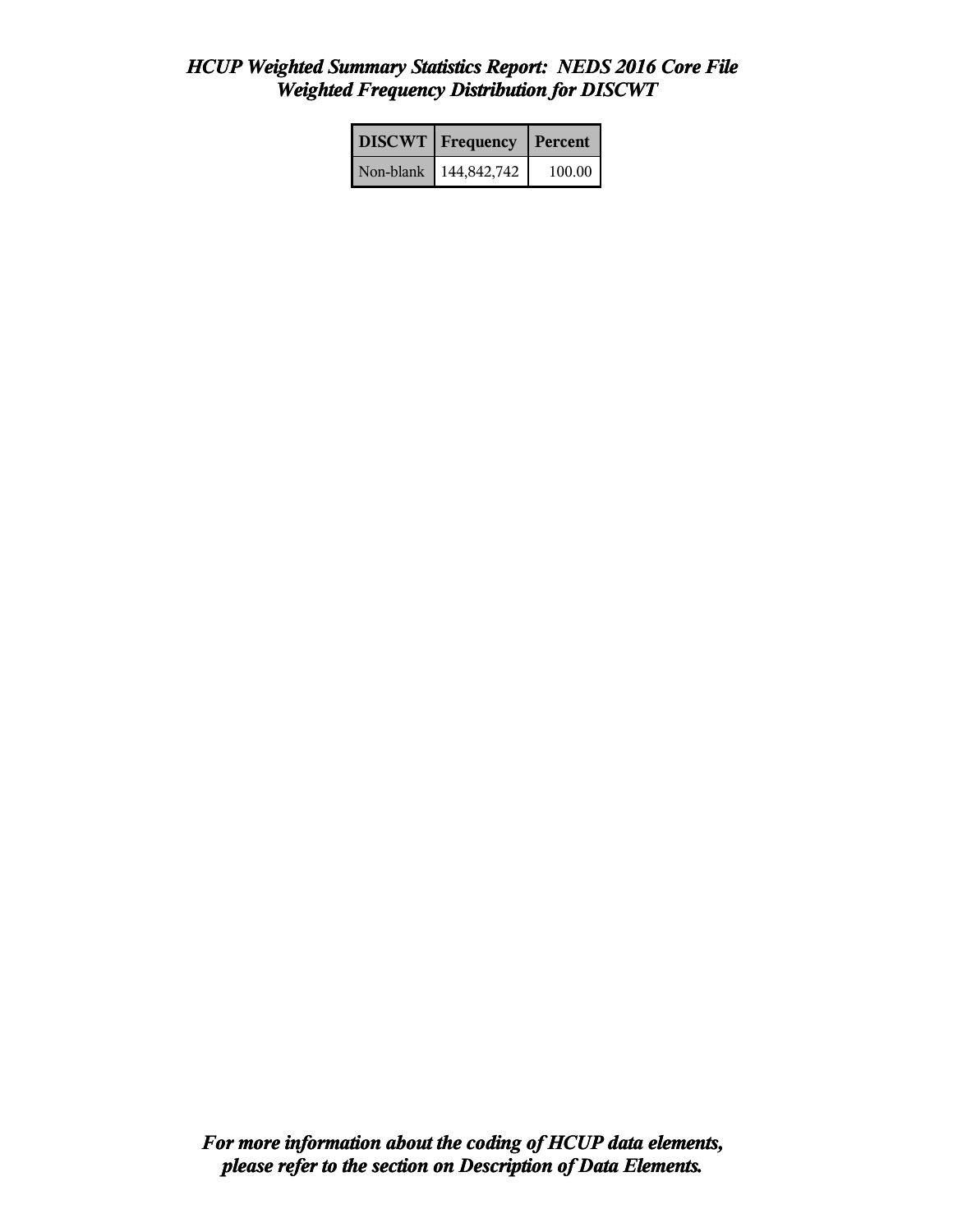| <b>DISP ED</b>                                         | Frequency   | Percent |
|--------------------------------------------------------|-------------|---------|
| 1: Routine                                             | 119,006,874 | 82.16   |
| 2: Transfer: short-term hospital                       | 2,363,592   | 1.63    |
| 5: Transfer: other type of facility                    | 1,783,777   | 1.23    |
| 6: Home health care                                    | 274,316     | 0.19    |
| 7: Against medical advice                              | 2,024,280   | 1.40    |
| 9: Admitted as an inpatient to this hospital           | 18,955,851  | 13.09   |
| 20: Died in ED                                         | 197,938     | 0.14    |
| 98: Not admitted to this hospital, destination unknown | 235,368     | 0.16    |
| 99: Discharged alive, destination unknown              | 746         | 0.00    |

#### *HCUP Weighted Summary Statistics Report: NEDS 2016 Core File Weighted Frequency Distribution for DISP\_ED*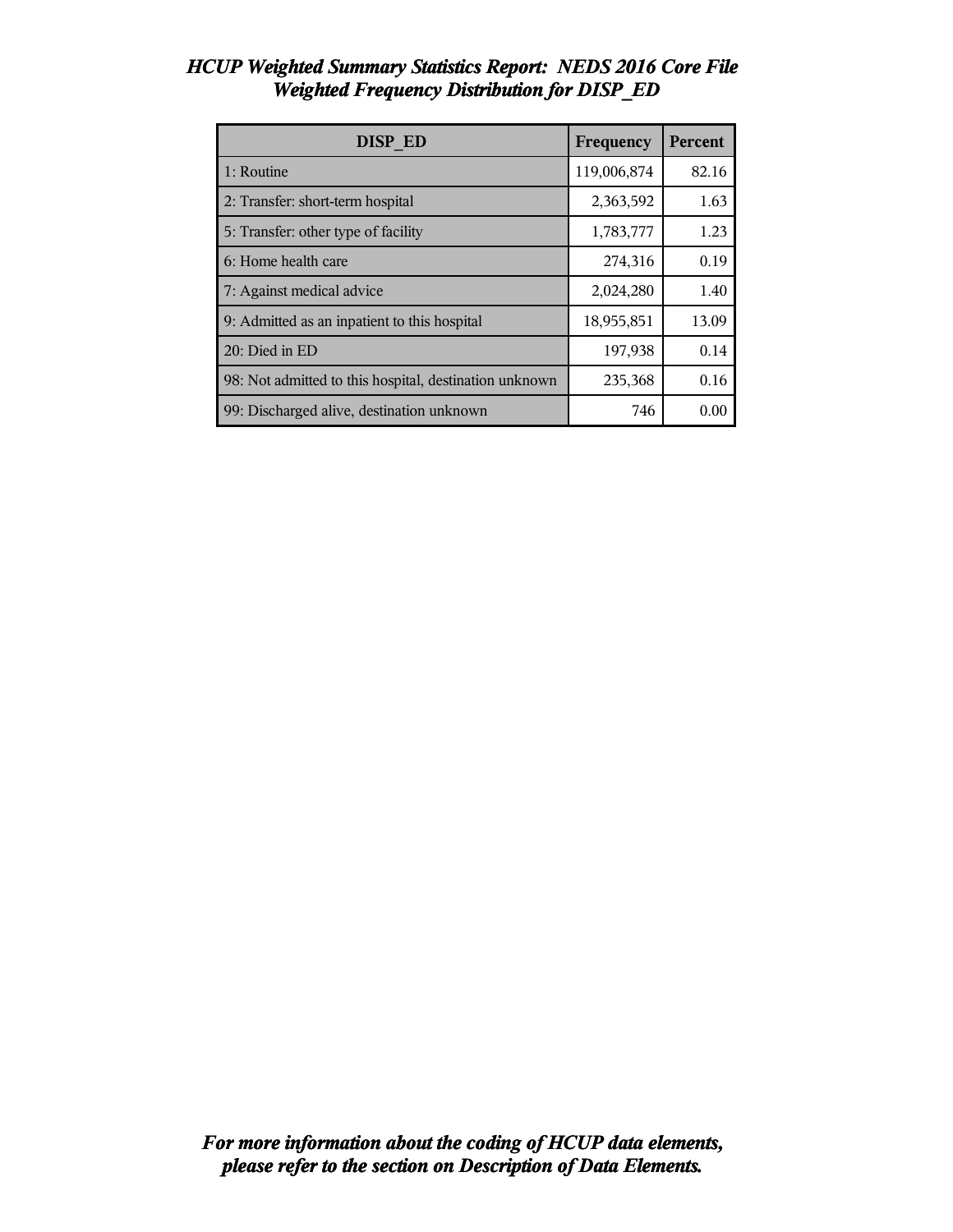| <b>DQTR</b>          | Frequency  | <b>Percent</b> |
|----------------------|------------|----------------|
| $\therefore$ Missing | 95,878     | 0.07           |
| 1: First quarter     | 36,710,651 | 25.35          |
| 2: Second quarter    | 36,209,367 | 25.00          |
| 3: Third quarter     | 36,441,992 | 25.16          |
| 4: Fourth quarter    | 35,384,853 | 24.43          |

### *HCUP Weighted Summary Statistics Report: NEDS 2016 Core File Weighted Frequency Distribution for DQTR*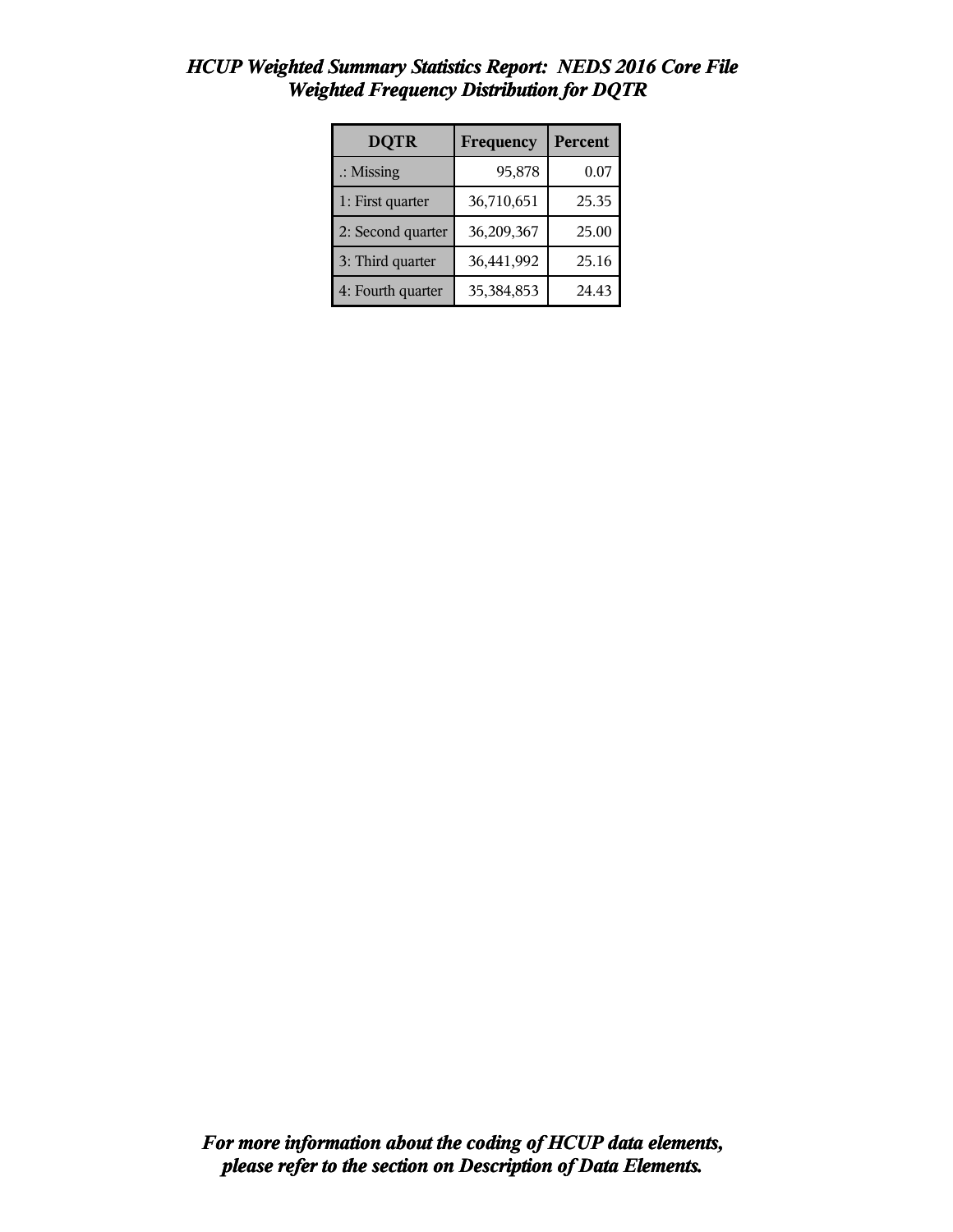#### *HCUP Weighted Summary Statistics Report: NEDS 2016 Core File Weighted Frequency Distribution for DXVER*

| <b>DXVER</b>                          | <b>Frequency Percent</b> |        |
|---------------------------------------|--------------------------|--------|
| 10: ICD-10-CM diagnoses   144,842,742 |                          | 100.00 |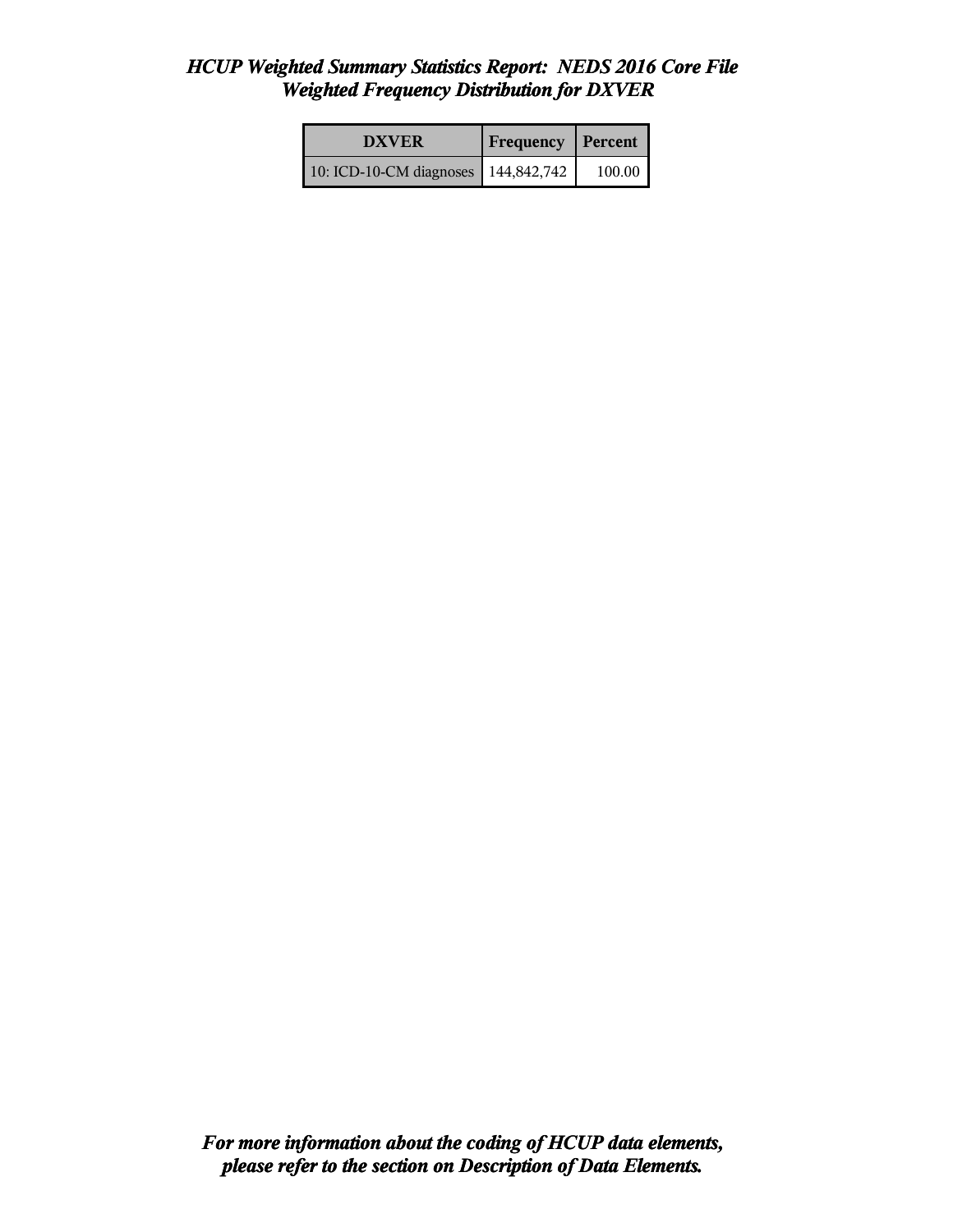## *HCUP Weighted Summary Statistics Report: NEDS 2016 Core File Weighted Frequency Distribution for EDEVENT*

| <b>EDEVENT</b><br>Frequency                                                              |             | <b>Percent</b> |
|------------------------------------------------------------------------------------------|-------------|----------------|
| 1: ED visit in which the patient is treated and released                                 | 123,089,247 | 84.98          |
| 2: ED visit in which the patient is admitted to this same hospital                       | 18,955,851  | 13.09          |
| 3: ED visit in which the patient is transferred to another short-term hospital           | 2,363,592   | 1.63           |
| 9: ED visit in which the patient died in the ED                                          | 197,938     | 0.14           |
| 98: ED visit in which patient is not admitted to this same hospital, destination unknown | 235,368     | 0.16           |
| 99: ED visit in which the patient is discharged alive, destination unknown               | 746         | 0.00           |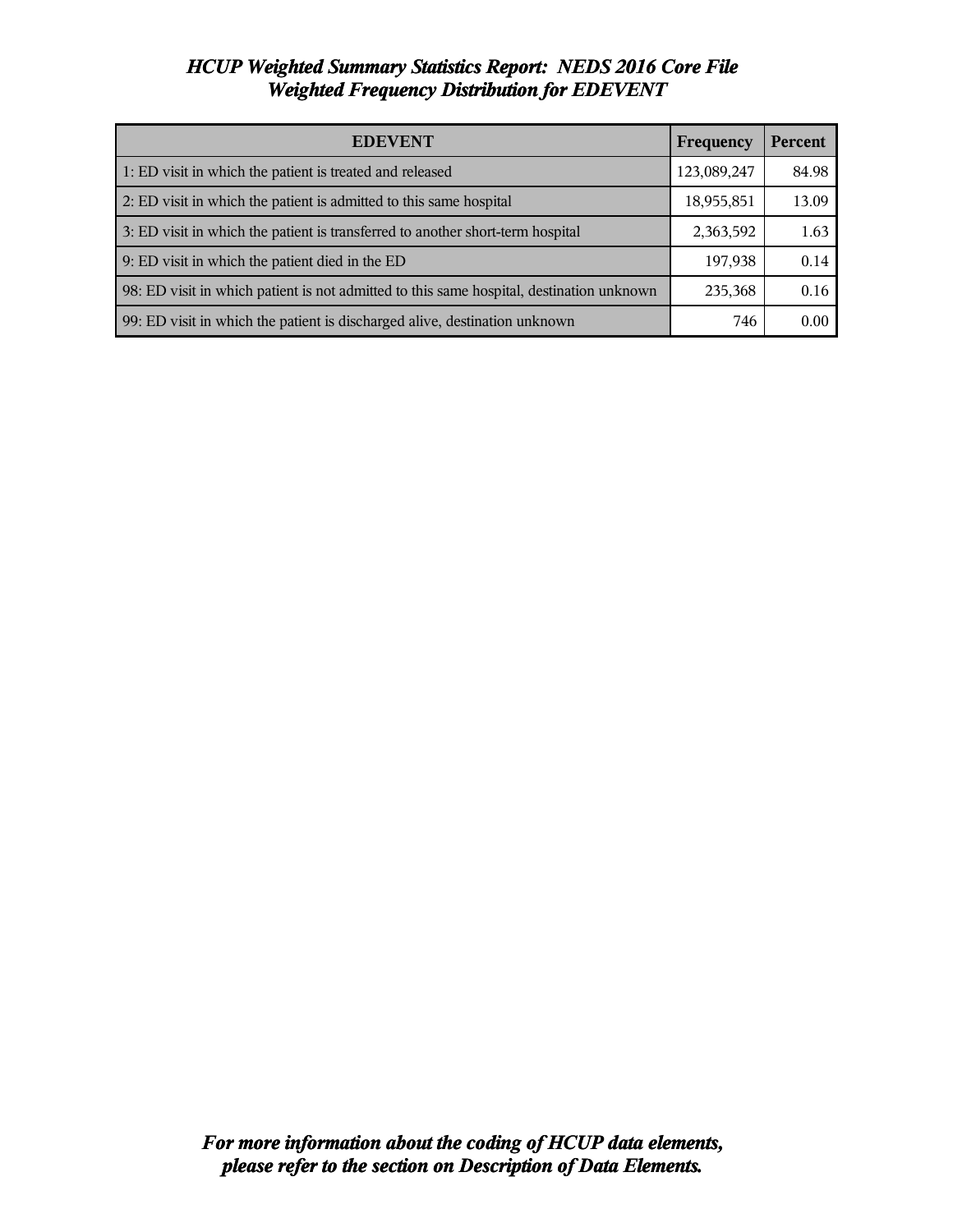| <b>FEMALE</b>        | Frequency    | <b>Percent</b> |
|----------------------|--------------|----------------|
| $\therefore$ Missing | 5,749        | 0.00           |
| .A: Invalid          | 37           | 0.00           |
| .C: Inconsistent     | 15,982       | 0.01           |
| $0:$ Male            | 64,453,186   | 44.50          |
| 1: Female            | 80, 367, 788 | 55.49          |

### *HCUP Weighted Summary Statistics Report: NEDS 2016 Core File Weighted Frequency Distribution for FEMALE*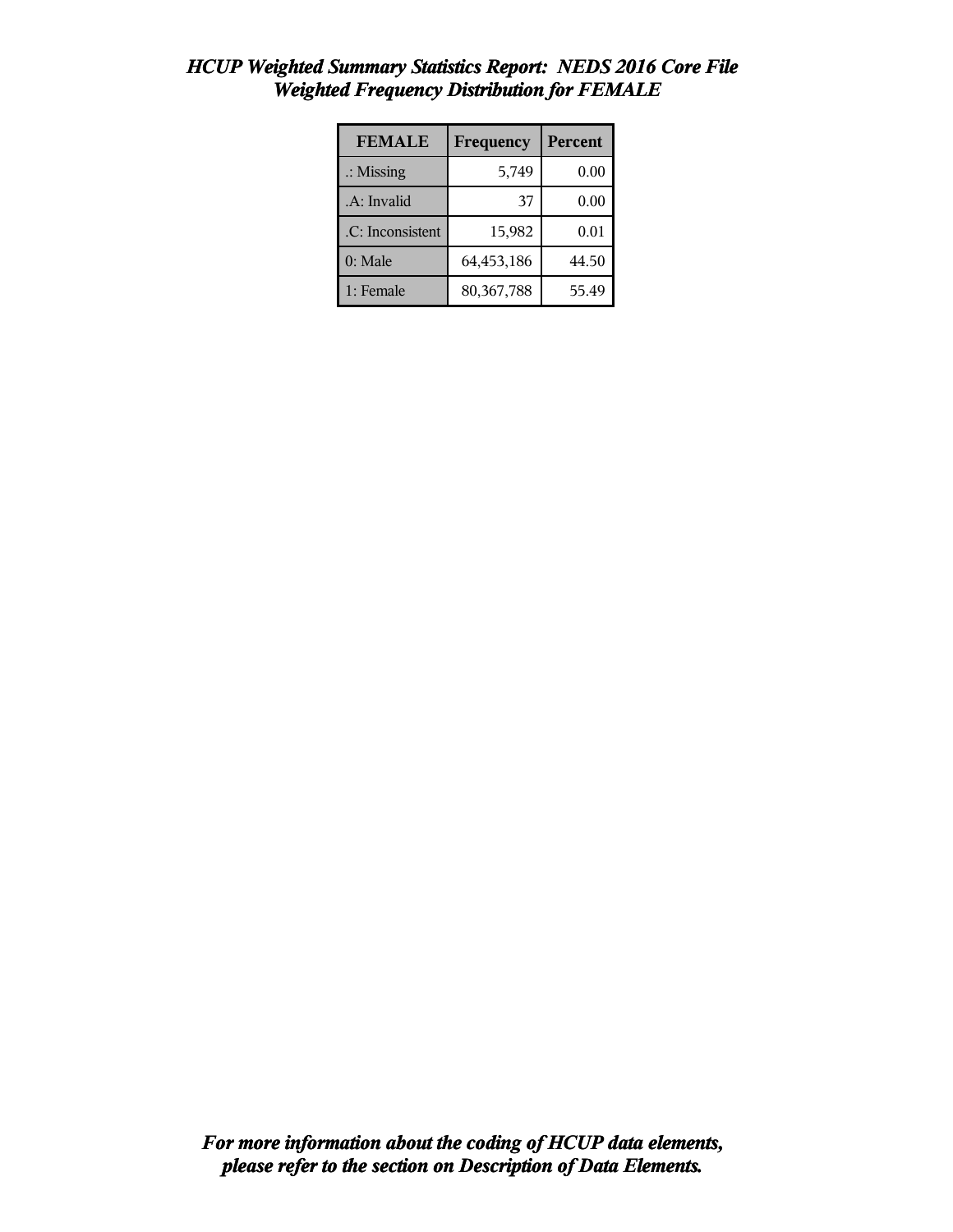## *HCUP Weighted Summary Statistics Report: NEDS 2016 Core File Weighted Frequency Distribution for HCUPFILE*

| <b>HCUPFILE</b> | Frequency   | Percent |
|-----------------|-------------|---------|
| <b>SEDD</b>     | 125,886,891 | 86.91   |
| I SID           | 18,955,851  | 13.09   |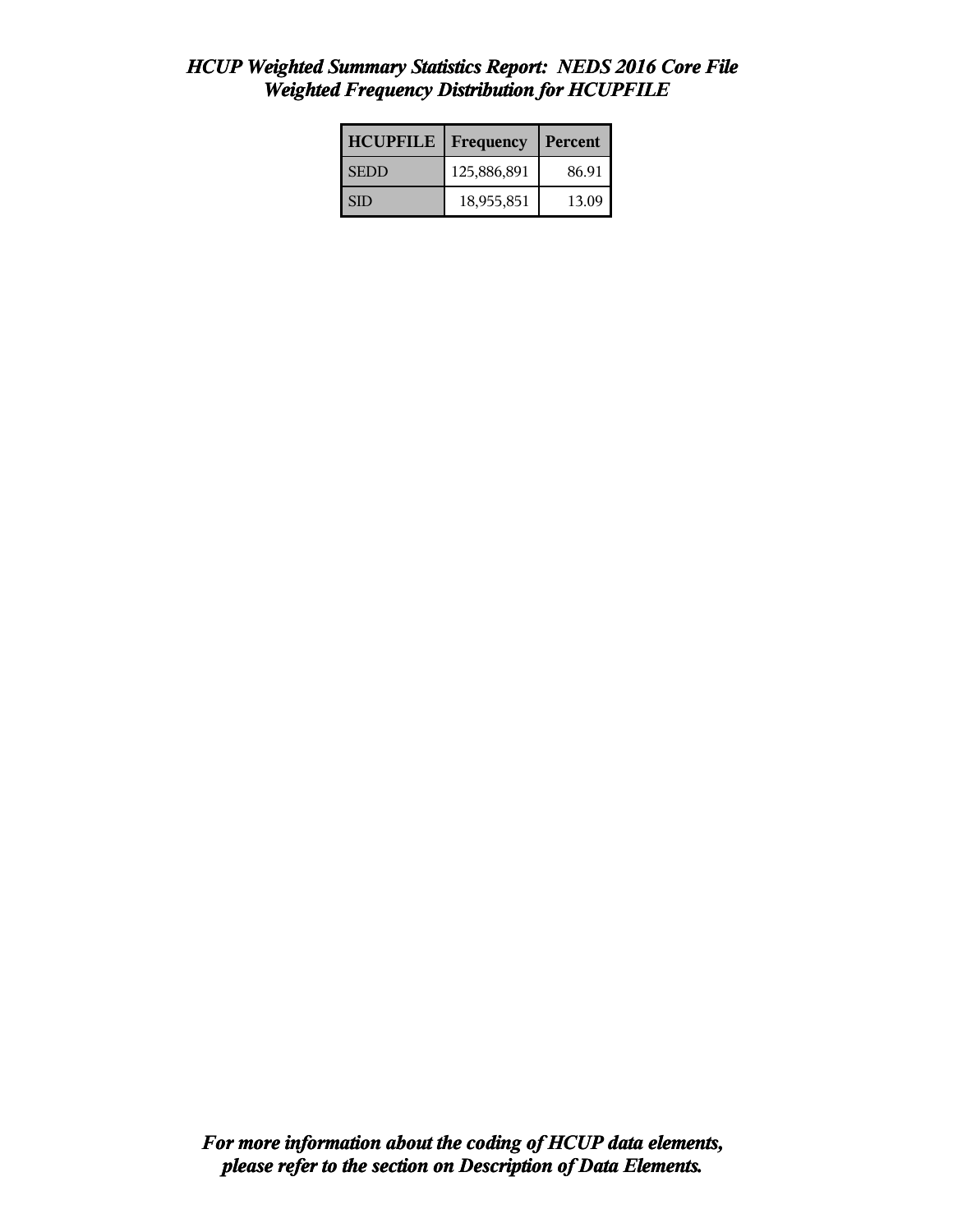| <b>I10 DX1</b>         | Frequency   | Percent |
|------------------------|-------------|---------|
| <b>Blank</b>           | 41,926      | 0.03    |
| Valid DX               | 144,791,269 | 99.96   |
| Inconsistent DX (incn) | 1,209       | 0.00    |
| Invalid DX (invl)      | 8,338       | 0.0     |

### *HCUP Weighted Summary Statistics Report: NEDS 2016 Core File Weighted Frequency Distribution for I10\_DX1*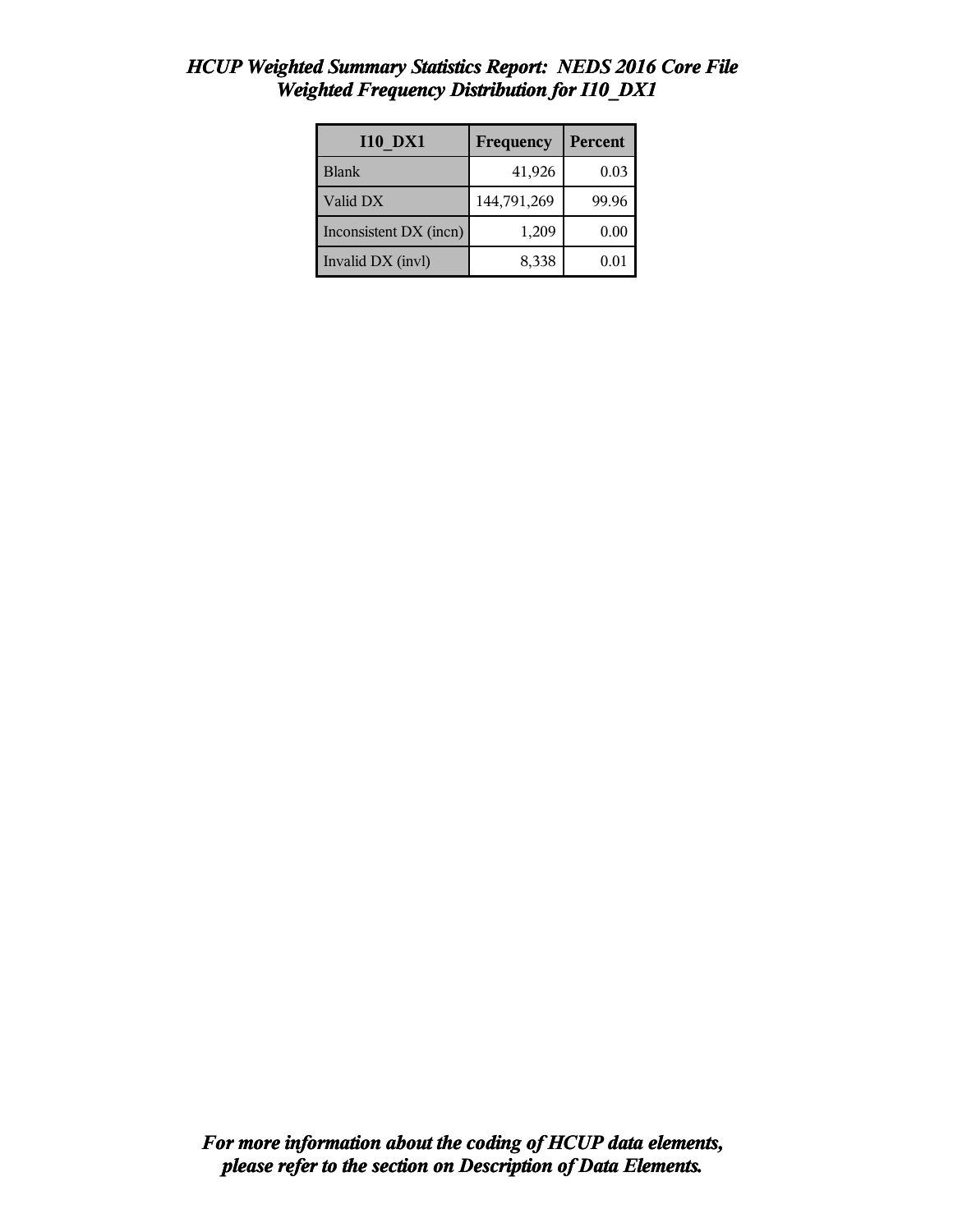| <b>I10 ECAUSE1</b> | Frequency   | Percent |
|--------------------|-------------|---------|
| <b>Blank</b>       | 113,233,828 | 78.18   |
| Valid DX           | 31,544,595  | 21.78   |
| Invalid DX (invl)  | 64,319      | 0.04    |

# *HCUP Weighted Summary Statistics Report: NEDS 2016 Core File Weighted Frequency Distribution for I10\_ECAUSE1*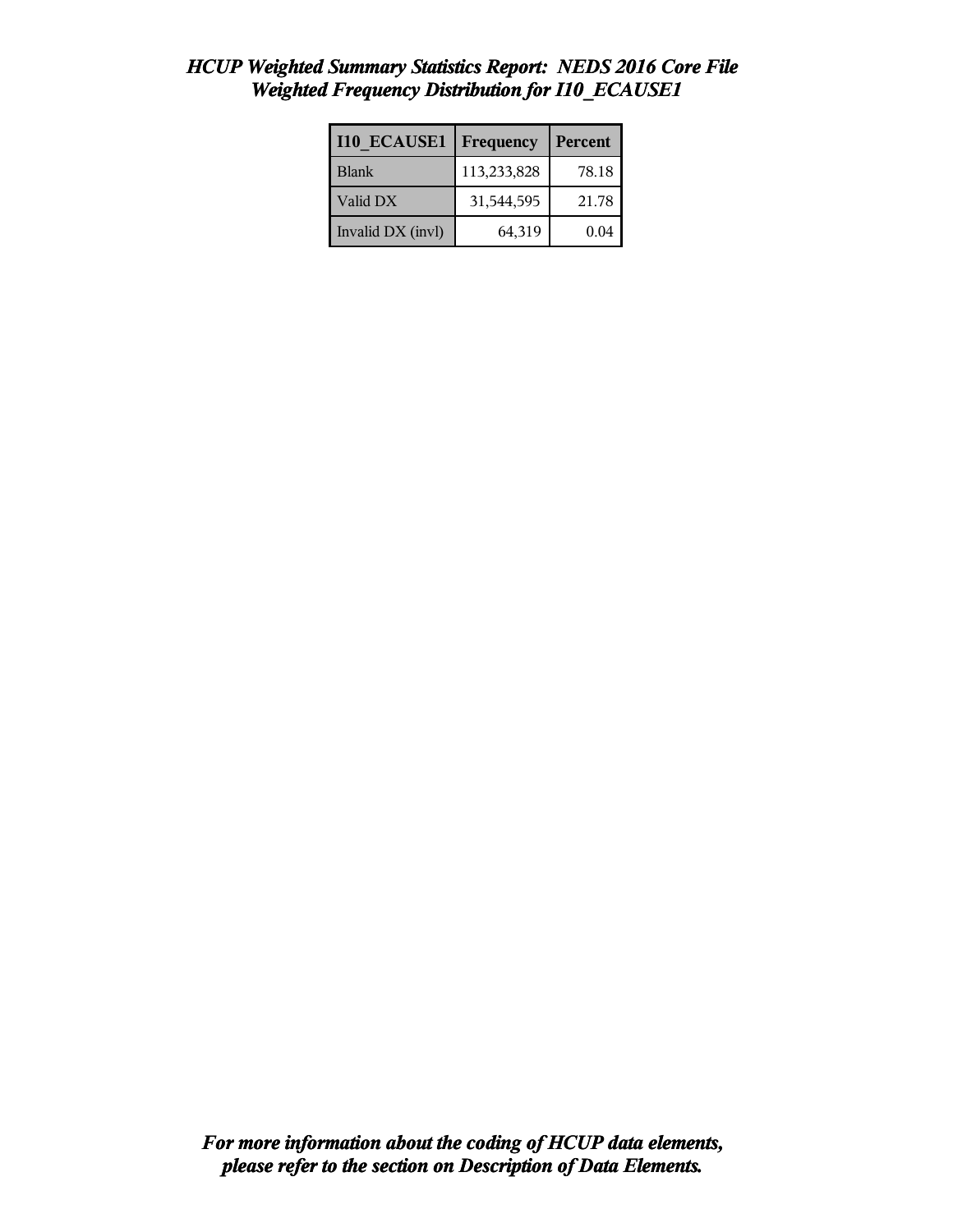| HCUP Weighted Summary Statistics Report: NEDS 2016 Core File |  |  |
|--------------------------------------------------------------|--|--|
| <b>Weighted Frequency Distribution for I10 NDX</b>           |  |  |

| <b>I10 NDX</b> | Frequency  | Percent |
|----------------|------------|---------|
| $\theta$       | 32,787     | 0.02    |
| 1              | 35,782,351 | 24.70   |
| $\overline{c}$ | 29,550,041 | 20.40   |
| 3              | 20,099,432 | 13.88   |
| $\overline{4}$ | 13,489,752 | 9.31    |
| 5              | 9,323,249  | 6.44    |
| 6              | 6,693,477  | 4.62    |
| 7              | 4,990,047  | 3.45    |
| 8              | 3,850,439  | 2.66    |
| 9              | 3,118,605  | 2.15    |
| 10             | 2,843,101  | 1.96    |
| 11             | 2,060,155  | 1.42    |
| 12             | 1,752,140  | 1.21    |
| 13             | 1,566,131  | 1.08    |
| 14             | 1,321,393  | 0.91    |
| 15             | 1,387,463  | 0.96    |
| 16             | 1,004,905  | 0.69    |
| 17             | 865,901    | 0.60    |
| 18             | 1,005,847  | 0.69    |
| 19             | 625,445    | 0.43    |
| 20             | 564,171    | 0.39    |
| 21             | 447,755    | 0.31    |
| 22             | 383,605    | 0.26    |
| 23             | 331,751    | 0.23    |
| 24             | 312,802    | 0.22    |
| 25             | 935,619    | 0.65    |
| 26             | 76,488     | 0.05    |
| 27             | 65,217     | 0.05    |
| 28             | 57,158     | 0.04    |
| 29             | 82,242     | 0.06    |
| 30             | 223,274    | 0.15    |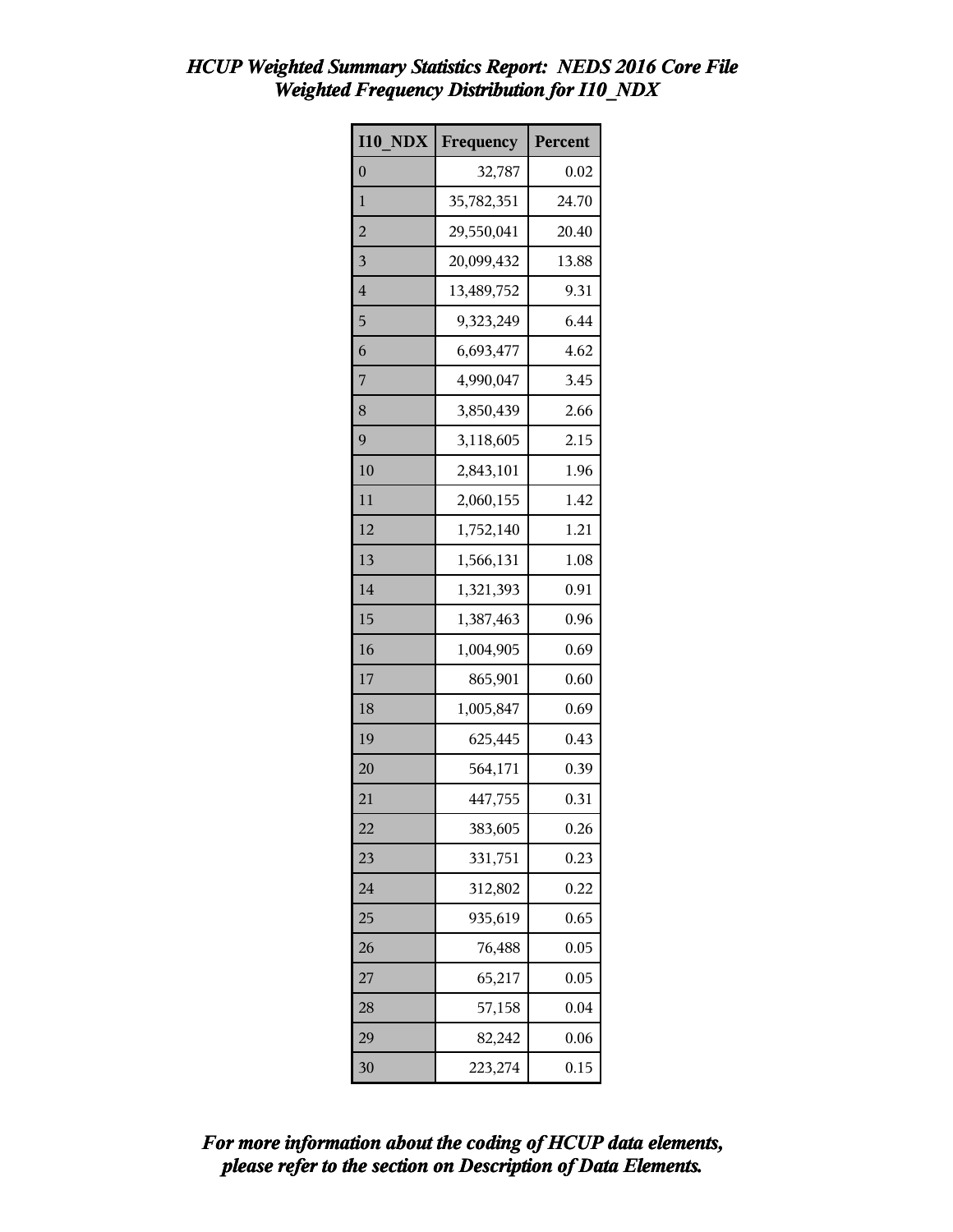| <b>I10 NECAUSE</b> | Frequency   | Percent |
|--------------------|-------------|---------|
|                    | 113,233,828 | 78.18   |
|                    | 14,498,507  | 10.01   |
| 2                  | 10,004,127  | 6.91    |
| 3                  | 4,452,883   | 3.07    |
|                    | 2,653,396   | 1.83    |

# *HCUP Weighted Summary Statistics Report: NEDS 2016 Core File Weighted Frequency Distribution for I10\_NECAUSE*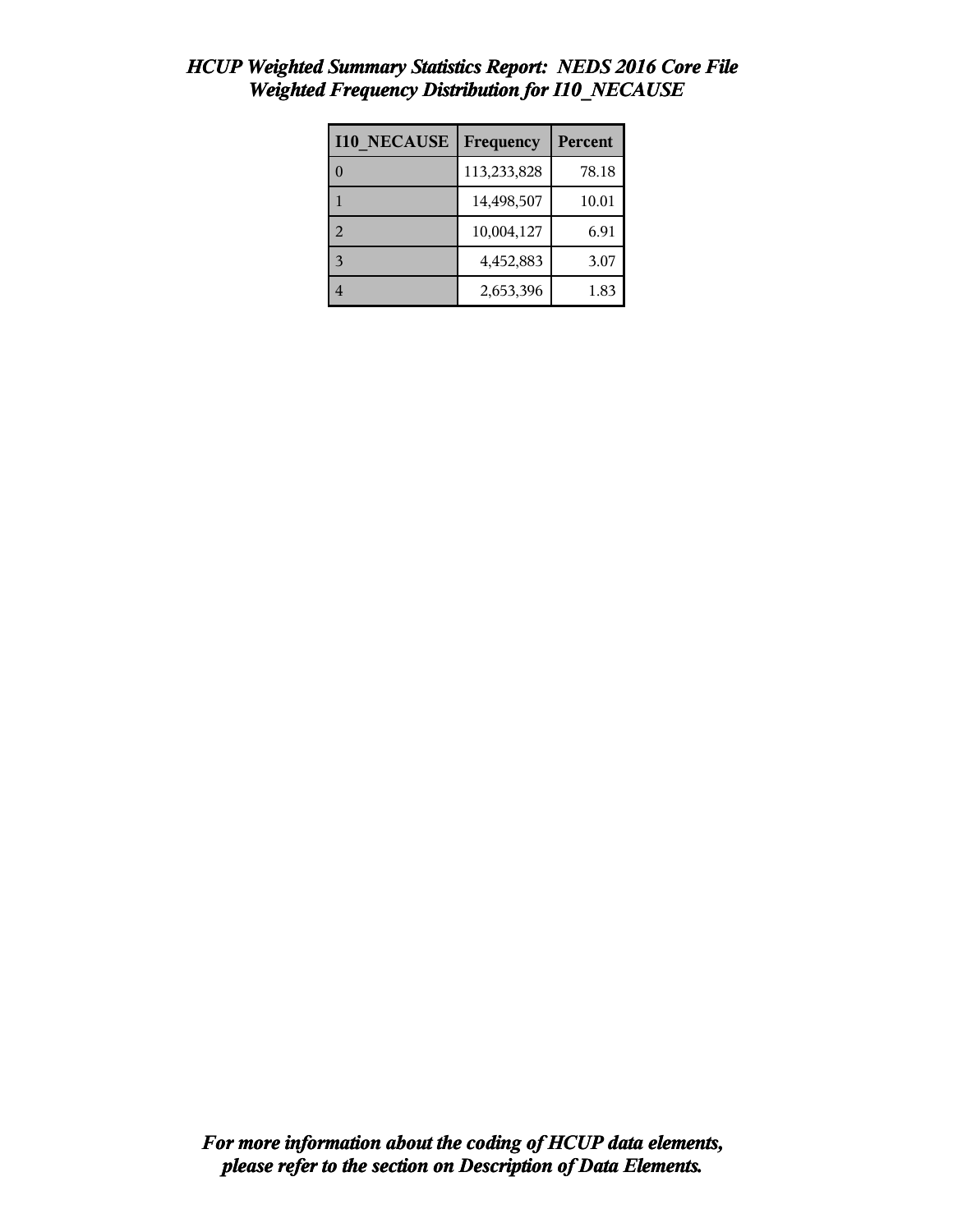| PAY1                 | Frequency  | Percent |
|----------------------|------------|---------|
| $\therefore$ Missing | 160,242    | 0.11    |
| .A: Invalid          | 9,218      | 0.01    |
| 1: Medicare          | 33,401,888 | 23.06   |
| 2: Medicaid          | 46,731,531 | 32.26   |
| 3: Private insurance | 41,377,392 | 28.57   |
| 4: Self-pay          | 16,487,825 | 11.38   |
| 5: No charge         | 587,937    | 0.41    |
| 6: Other             | 6,086,709  | 4.20    |

### *HCUP Weighted Summary Statistics Report: NEDS 2016 Core File Weighted Frequency Distribution for PAY1*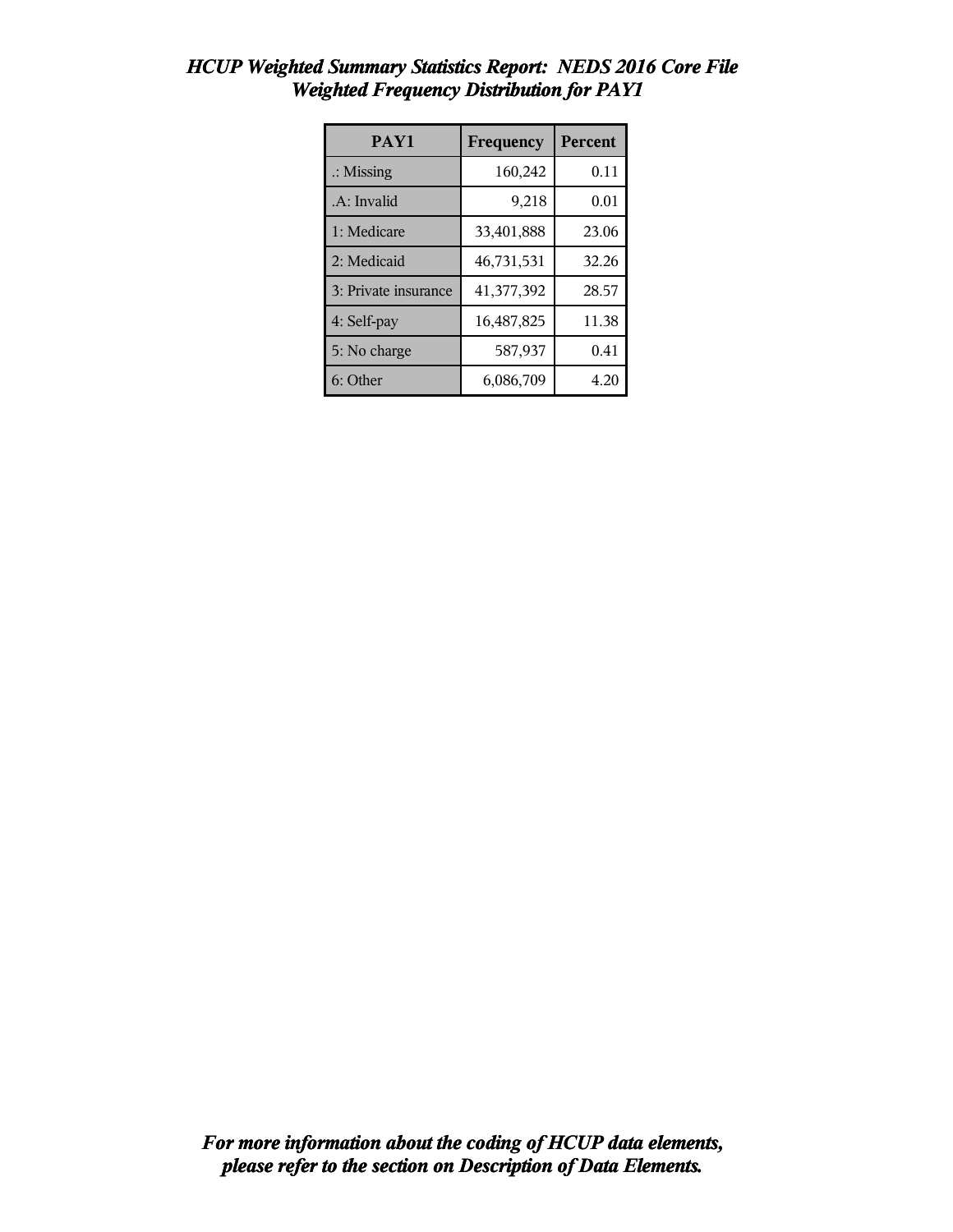| PAY <sub>2</sub>     | Frequency   | Percent |
|----------------------|-------------|---------|
| $\therefore$ Missing | 107,899,657 | 74.49   |
| .A: Invalid          | 1,273,519   | 0.88    |
| 1: Medicare          | 3,651,900   | 2.52    |
| 2: Medicaid          | 9,321,564   | 6.44    |
| 3: Private insurance | 13,680,600  | 9.45    |
| 4: Self-pay          | 6,950,894   | 4.80    |
| 5: No charge         | 118,762     | 0.08    |
| 6: Other             | 1,945,846   | 1.34    |

### *HCUP Weighted Summary Statistics Report: NEDS 2016 Core File Weighted Frequency Distribution for PAY2*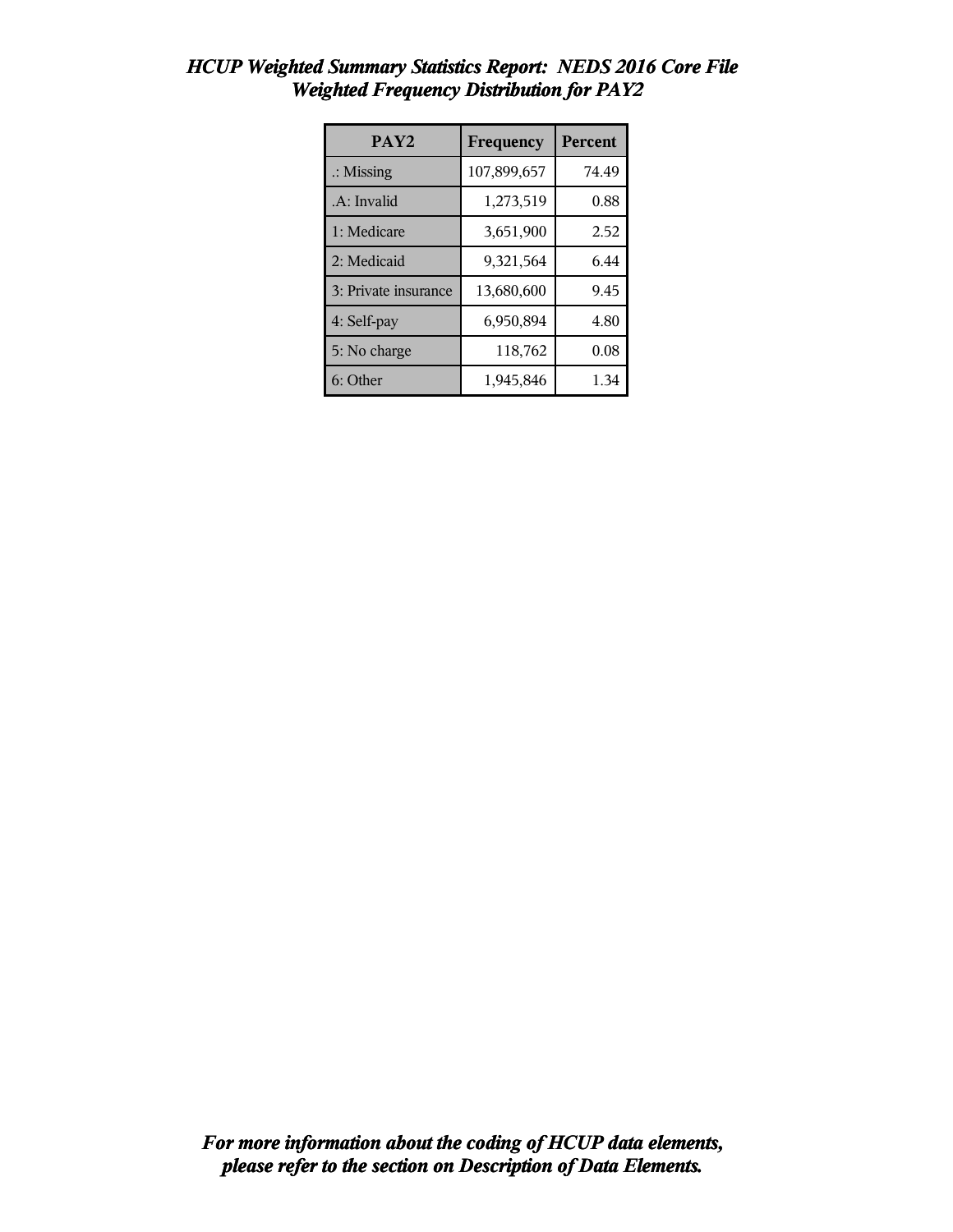| <b>TOTCHG ED</b>     | Frequency  | Percent |
|----------------------|------------|---------|
| $\therefore$ Missing | 19,727,259 | 13.62   |
| .A: Invalid          | $\leq 10$  | * **    |
| .C: Inconsistent     | 304,418    | 0.21    |
| \$100-\$1,000        | 30,558,856 | 21.10   |
| \$1,001-\$5,000      | 71,625,930 | 49.45   |
| \$5,001-\$10,000     | 14,536,613 | 10.04   |
| \$10,001-\$50,000    | 7,916,907  | 5.47    |
| \$50,001-\$75,000    | 131,762    | 0.09    |
| Over \$75,000        | 40,993     | 0.03    |

### *HCUP Weighted Summary Statistics Report: NEDS 2016 Core File Weighted Frequency Distribution for TOTCHG\_ED*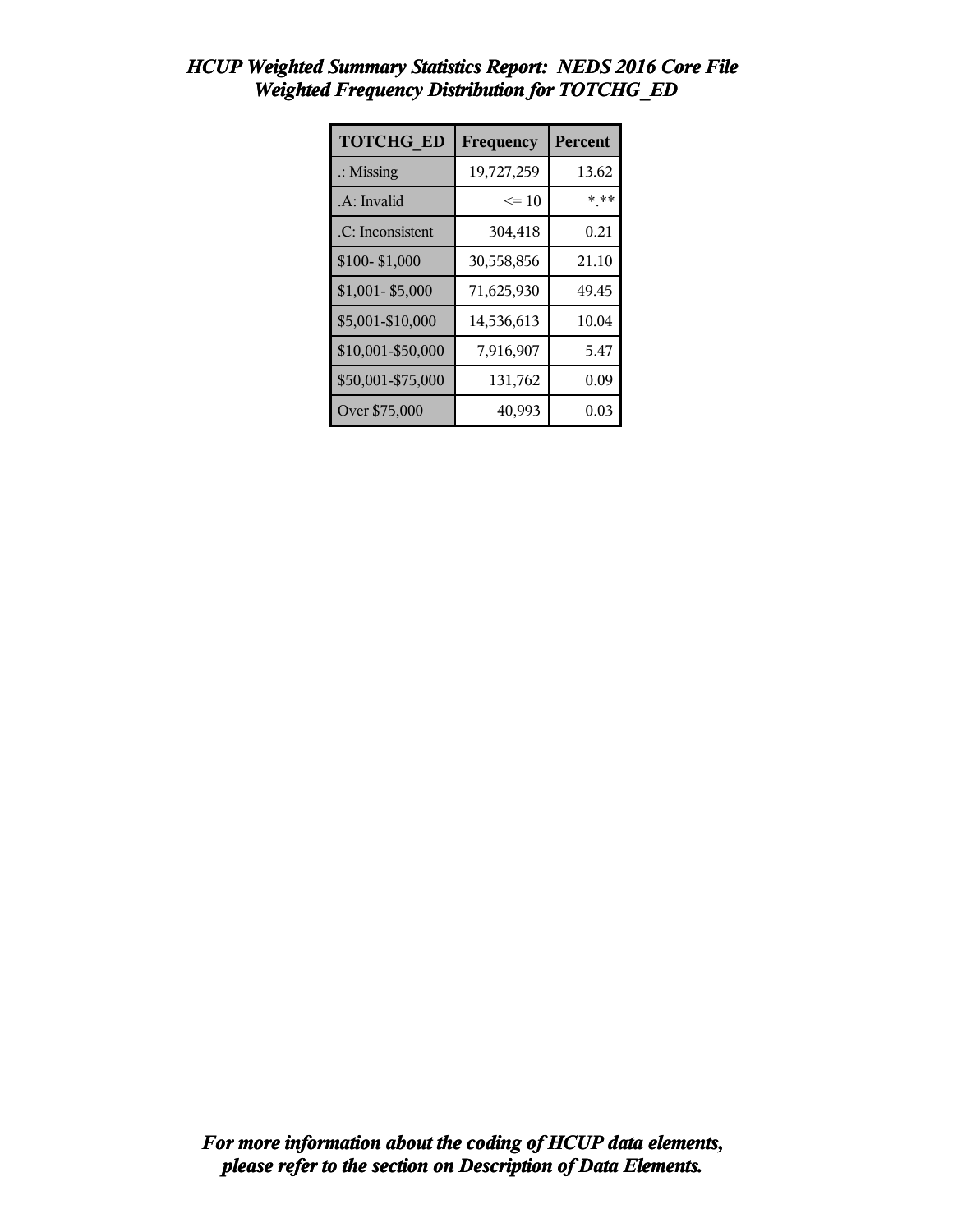#### *HCUP Weighted Summary Statistics Report: NEDS 2016 Core File Weighted Frequency Distribution for YEAR*

|      | <b>YEAR</b> Frequency | Percent |
|------|-----------------------|---------|
| 2016 | 144,842,742           | 100.00  |